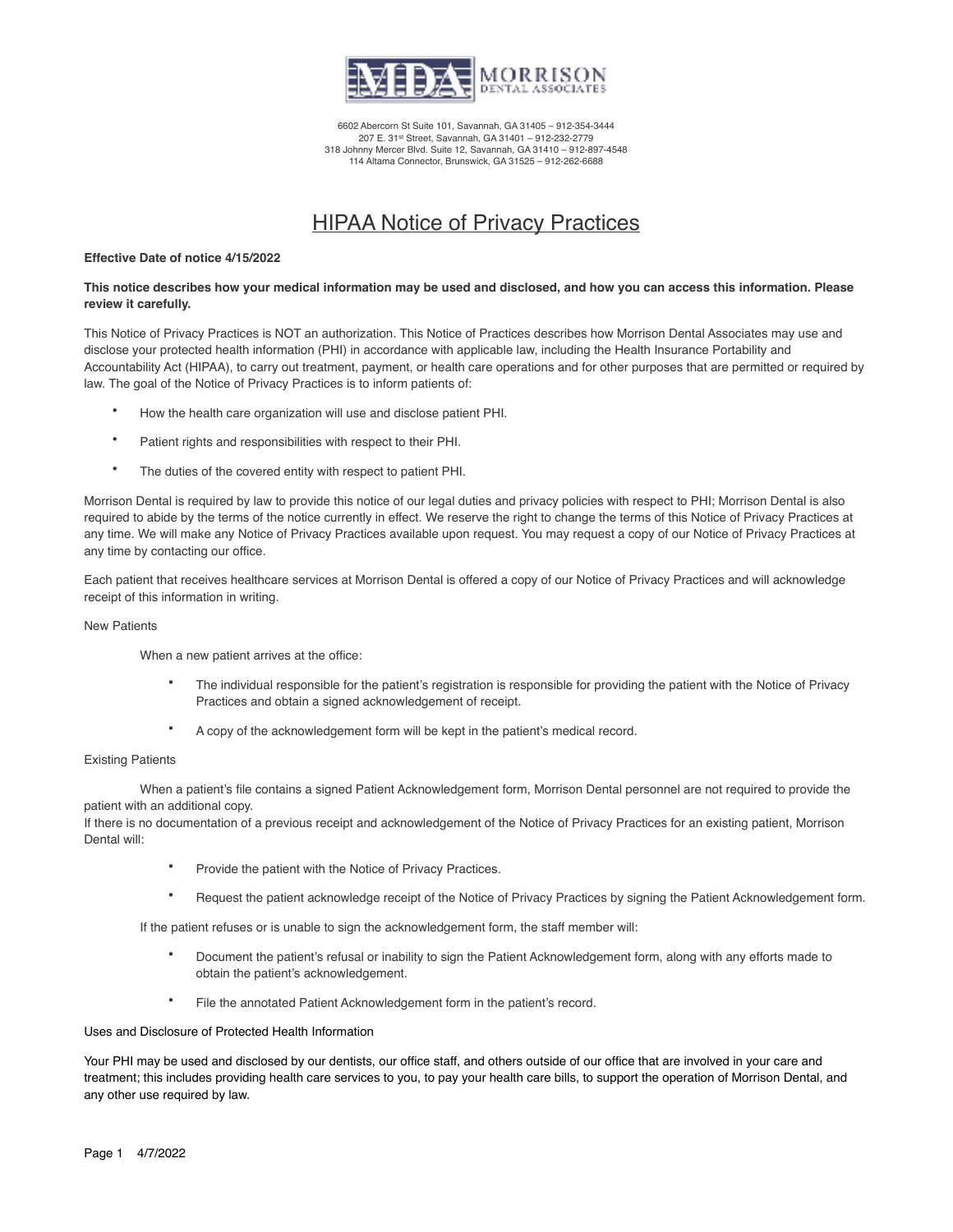## **Treatment**

Morrison Dental will use and disclose your protected health information (PHI) to provide, coordinate, or manage your health care and any related services. This includes consultation with other healthcare providers, team members, subcontractors, and or individuals who are involved in your treatment, billing, administrative support, or data analysis.

## Payment

Your PHI will be used, as needed, to obtain payment for your past, present or future health care services.

## Your Rights

- The right to request restrictions on certain uses and disclosures of PHI
- The right to inspect and copy PHI, as permitted by law.
- The right to inspect and copy PHI.
- The right to amend PHI, as permitted by law.
- The right to receive an accounting of disclosure of PHI.
- The right of an individual to obtain a paper copy of the notice, upon request.
- The right to complain to Morrison Dental Associates at the above address or request to speak with a Compliance Officer. Morrison Dental will not retaliate against you for filing a complaint.
- The rights to receive a notice of breach. We will notify you if your unsecured protected health information has been breached.
- The right to a copy of this Notice of Privacy Practices.